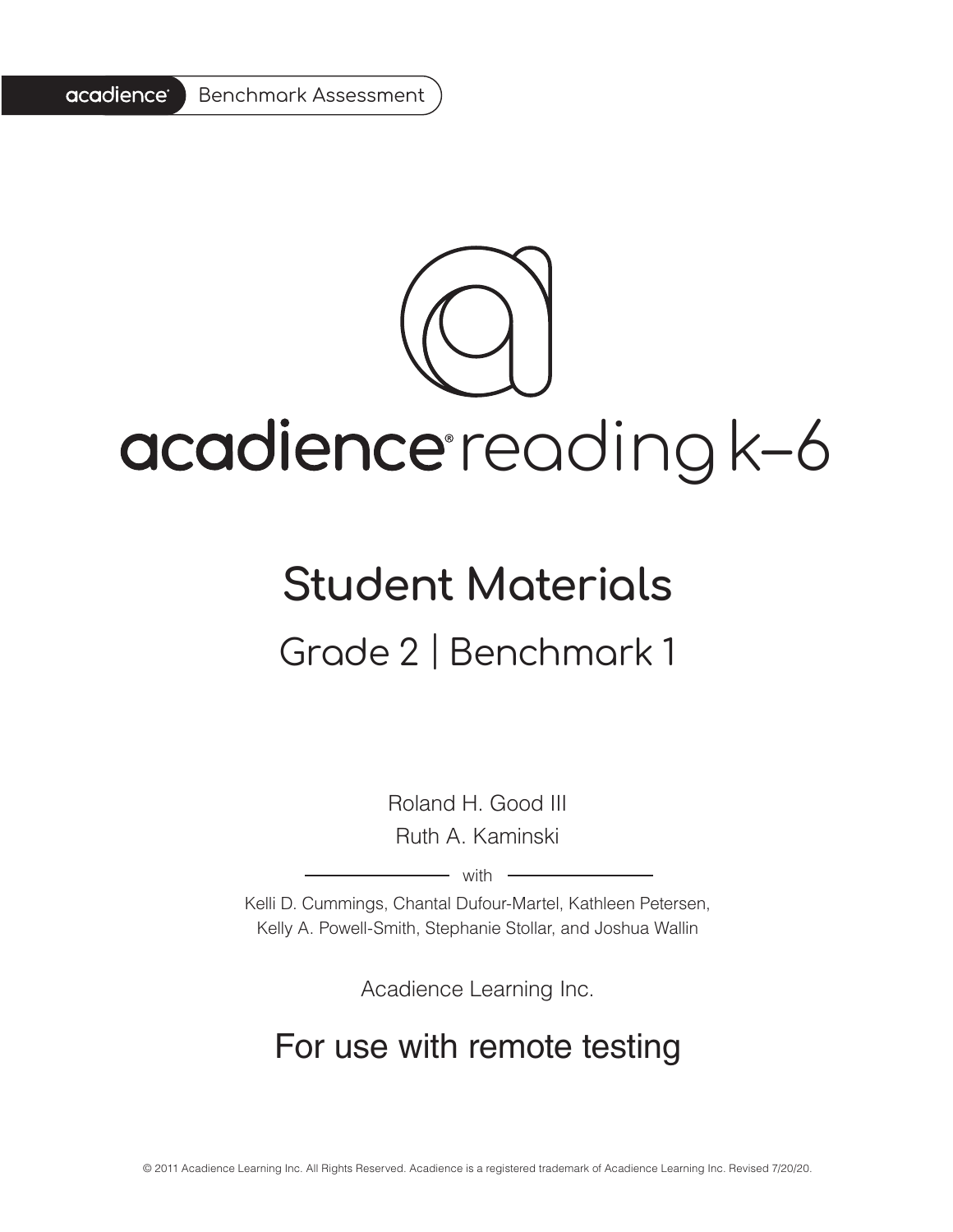# sog mip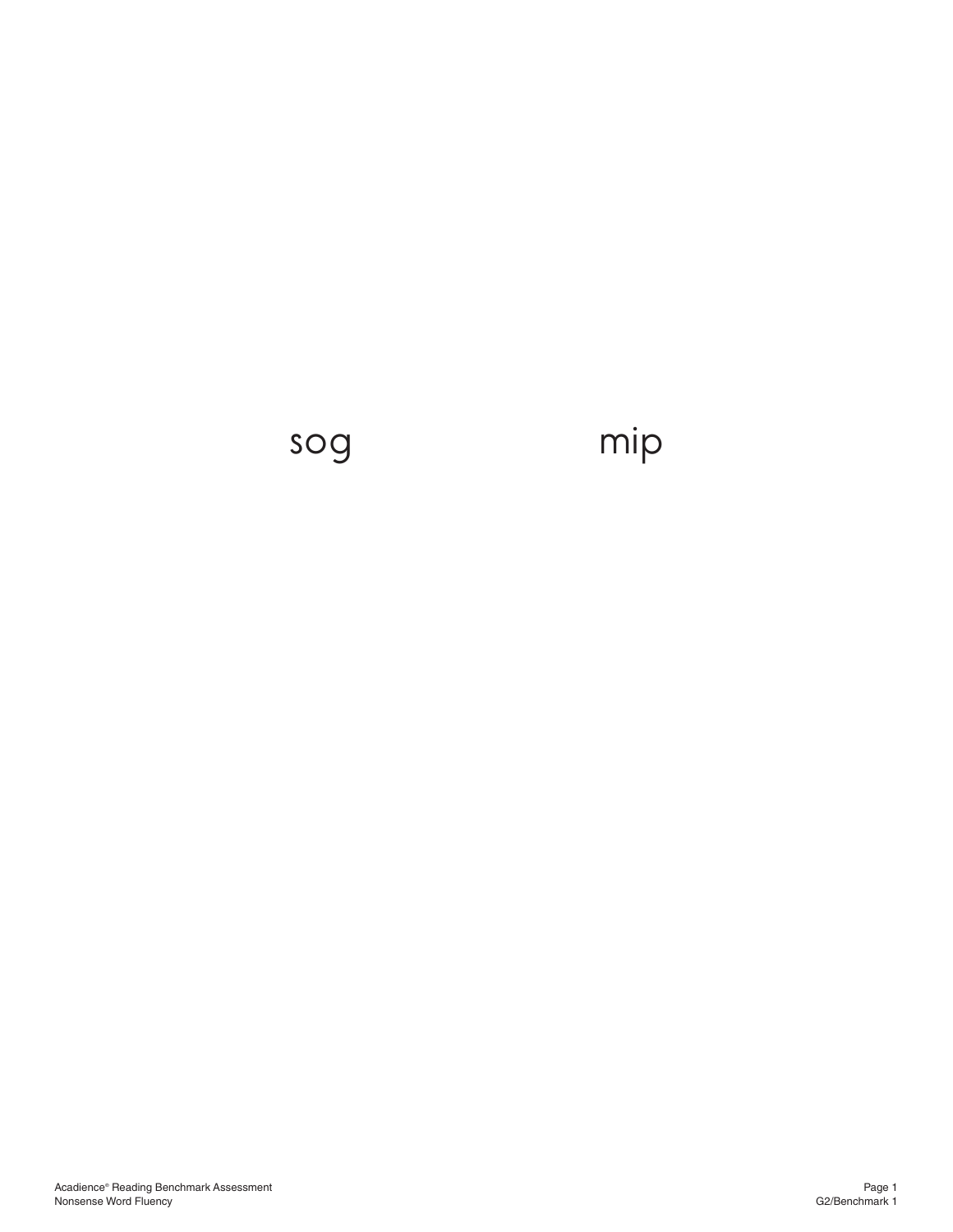| dil | kaj         | OS  | wel    | hun        |
|-----|-------------|-----|--------|------------|
| duj | tek         | vol | ij     | dag        |
| wuj | ket         | vab | $l$ om | hiv        |
| op  | dev         | wan | sib    | <b>SUS</b> |
| ak  | vep         | rol | bic    | SUV        |
| bel | zij         | tus | noj    | val        |
| kes | UV          | yac | noz    | rin        |
| kab | $\Gamma$ OZ | vul | kik    | et         |
| san | boj         | yuz | lem    | jik        |
| yin | eb          | tuj | tat    | bos        |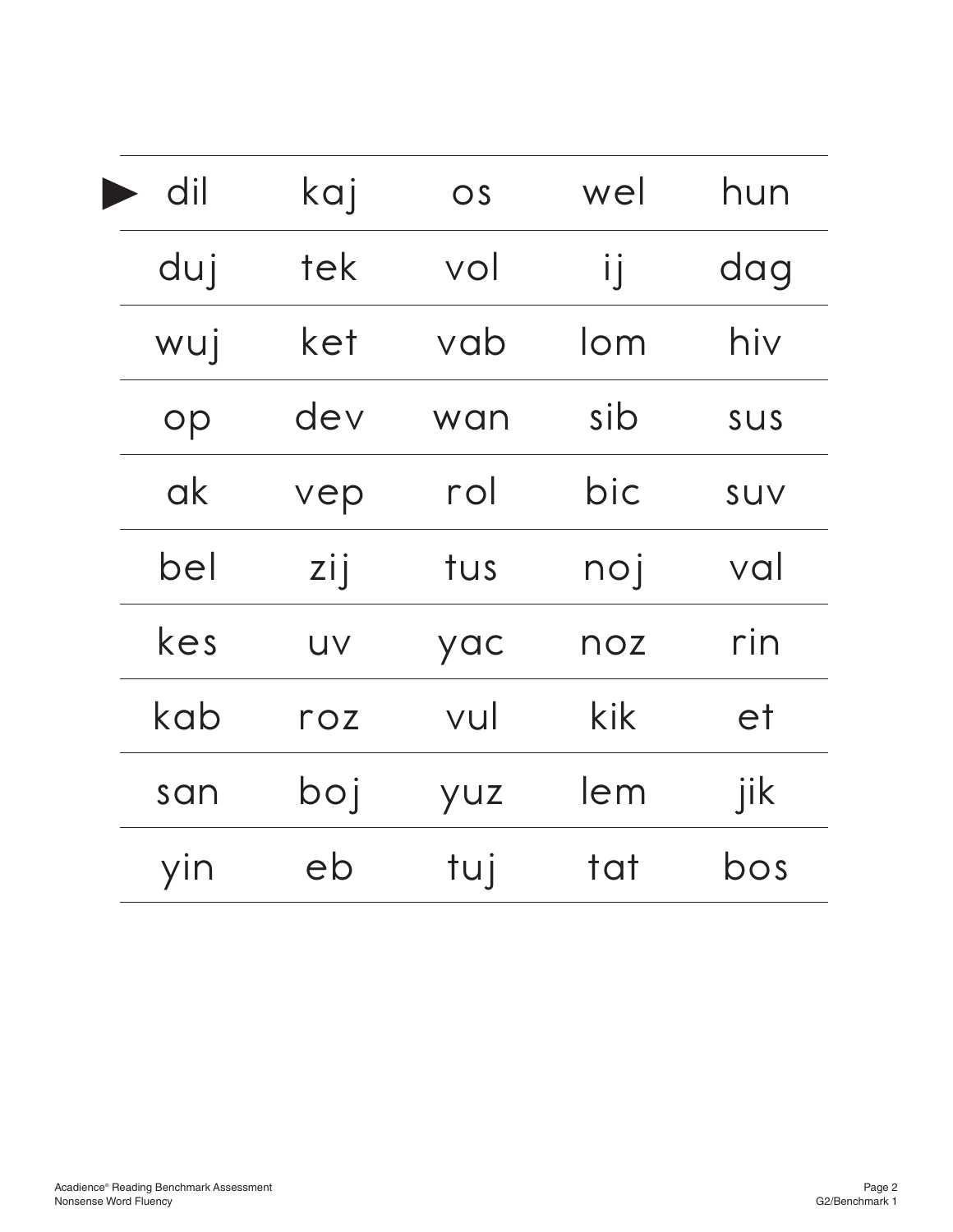### **Picture Day**

The teacher told the class that they would have their pictures taken the next day. Nick did not look forward to picture day. He did not understand why all of the other kids were so excited. Why did they like picture day so much?

Nick took the picture order form home and gave it to Mom. Even she was excited. She filled out the form and put it in an envelope with money. Then she went into Nick's room to find the right outfit. Nick wondered again why everyone got so excited about picture day.

The next day, Nick went to school in his best red shirt and new blue jeans. His hair was combed neatly. His mom had even sprayed his hair with hair spray!

The classroom buzzed with excitement. The other children could not wait to have their picture taken! Nick sat at his desk and felt puzzled. Someone sat down at the desk next to him. Nick saw that it was his friend Cody, and he was smiling. Nick asked Cody why he was so happy. Nick could not believe his ears when Cody told him that the school had a new plan for picture day. This year there would be real animals in the pictures! You could pet the animal while they took the picture. Nick suddenly was looking forward to picture day!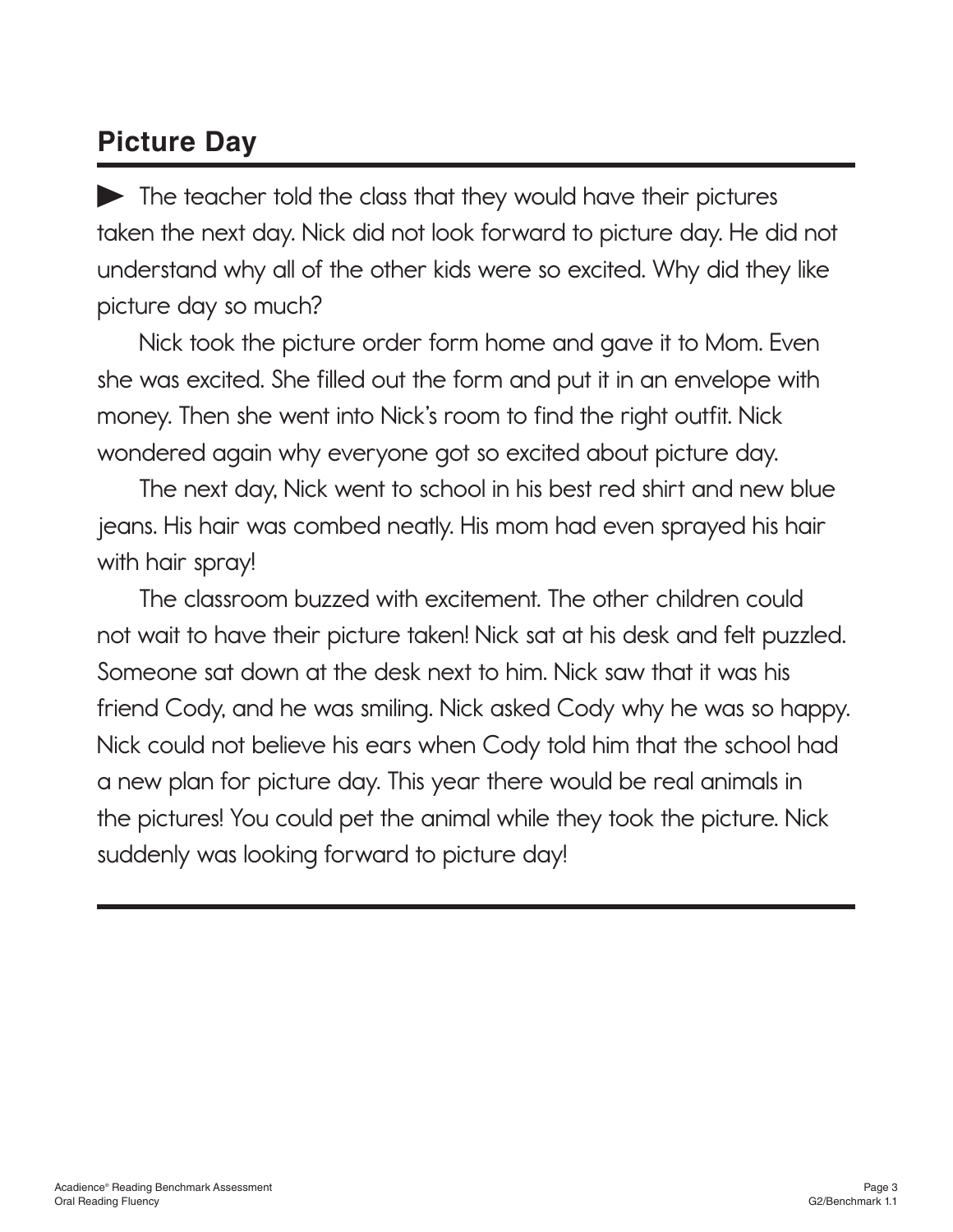## **Going Camping**

Some people like to camp. Will Lily be one of them? She is going on her first camping trip. She wonders what it will be like to sleep in a tent. Will she see any wild animals?

Lily, her parents, and her sister drive to the camp site. First, they set up their tent. It is not as easy as Lily thought it would be! There are so many steps to follow. Finally, the tent is ready, and each person puts a sleeping bag inside.

Everyone sits down and eats sack lunches they brought from home. After Lily eats, she throws her trash away in the trash can. Then she has a fantastic idea! She says they should split into two groups and go on hikes. They will draw pictures of things in nature that they see. They will have fifteen minutes to hike and then return to the camp site. Then the two groups can compare all the different things they have seen. The family thinks the plan sounds like fun. They get ready and set off on the two paths.

Just after she leaves the camp site with her dad, Lily sees a deer! It is the first wild animal she has ever seen. Lily hurriedly sketches its picture in her notebook.

Fifteen minutes later, the family meets back at the camp site. They show their drawings to each other. Lily loves seeing what everyone drew. She is already enjoying her first camping trip!